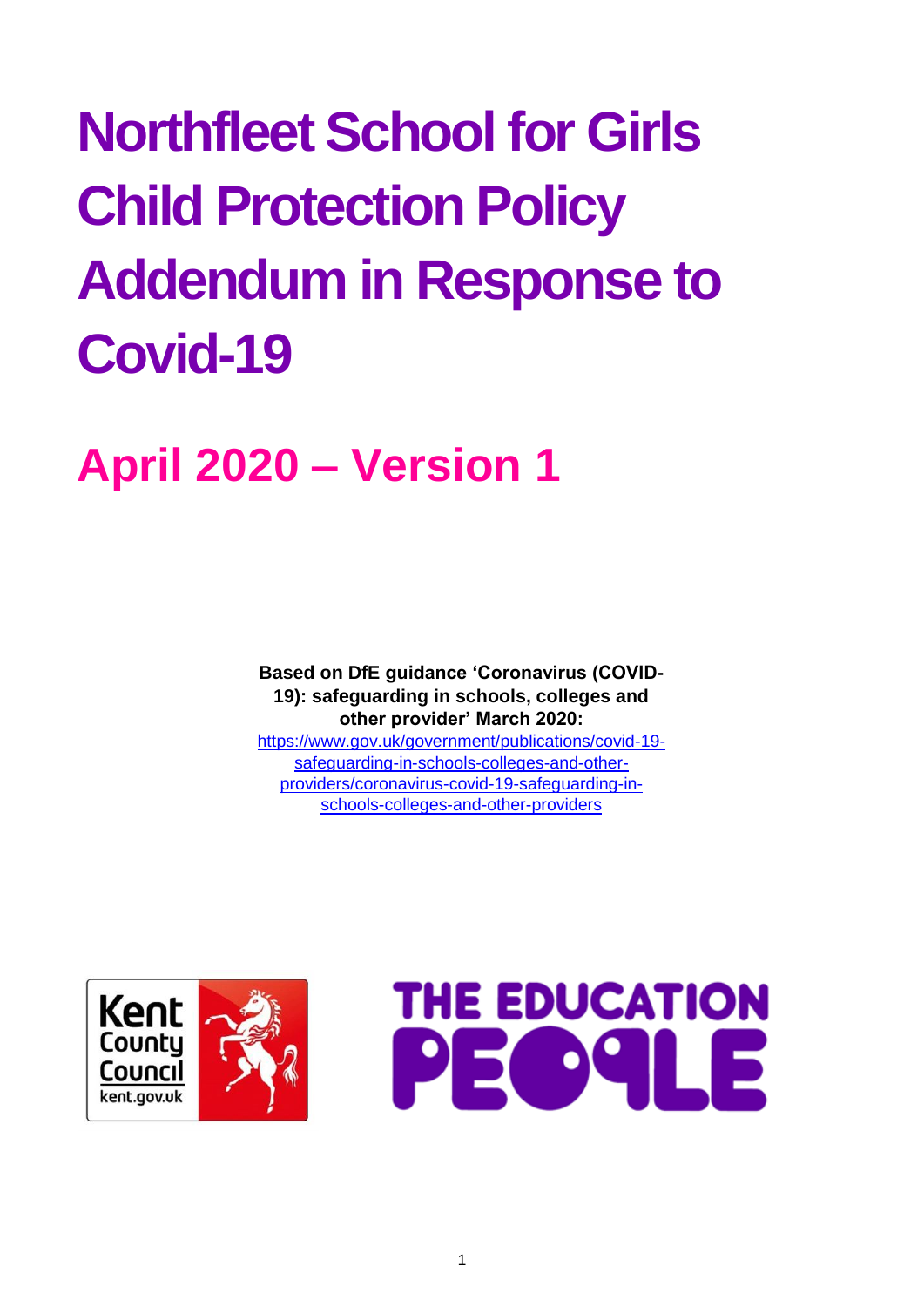# **Northfleet School for Girls Child Protection Policy Addendum in response to Covid-19**

Policy Author: Clare King

Date written/Updated: 14<sup>th</sup> April 2020

# Date shared with staff: 16<sup>th</sup> April 2020

*This addendum will be reviewed following any updates to national and local guidance and procedures and reshared as required.* 

#### **1. Context**

- On 20th March 2020 parents were asked to keep their children at home, wherever possible, as part of the response to coronavirus (COVID-19). Schools and childcare providers were asked to provide care for a limited number of children - children who are vulnerable, and children whose parents are critical to the COVID-19 response and cannot be safely cared for at home.
- The way Northfleet School for Girls is currently operating in response to coronavirus is fundamentally different, however, our safeguarding principles in accordance with 'Keeping Children Safe in Education' (KCSIE) 2019, remain the same:
	- o the best interests of children will always come first
	- o if anyone has a safeguarding concern about any child they should continue to act and act immediately
	- o a DSL or deputy DSL is available
	- o unsuitable people are not allowed to enter the children's workforce and/or gain access to children
	- o children should continue to be protected when they are online
- This addendum of Northfleet School for Girls Child Protection policy contains details of any amendments to our existing safeguarding arrangements.

# **2. Key School Contacts**

|                              | Name                 | Email                 | <b>Phone Number</b> |
|------------------------------|----------------------|-----------------------|---------------------|
| Designated Safeguarding      | Clare King           | c.king@nsfg.org.uk    | 01474 831020        |
| Lead (DSL)                   |                      |                       |                     |
| <b>Deputy Designated</b>     | Donna Selmes         | d.selmes@nsfg.org.uk  | 01474 831020        |
| <b>Safeguarding Leads</b>    |                      |                       |                     |
| Headteacher                  | <b>Chris Norwood</b> | c.norwood@nsfg.org.uk | 01474 831020        |
|                              |                      |                       |                     |
| <b>Chair of Governors</b>    | <b>Clive Brooke</b>  | info@nsfg.org.uk      | 01474 831020        |
|                              |                      |                       |                     |
| <b>Safeguarding Governor</b> | As above             |                       |                     |
| Other key staff              |                      |                       |                     |
|                              |                      |                       |                     |

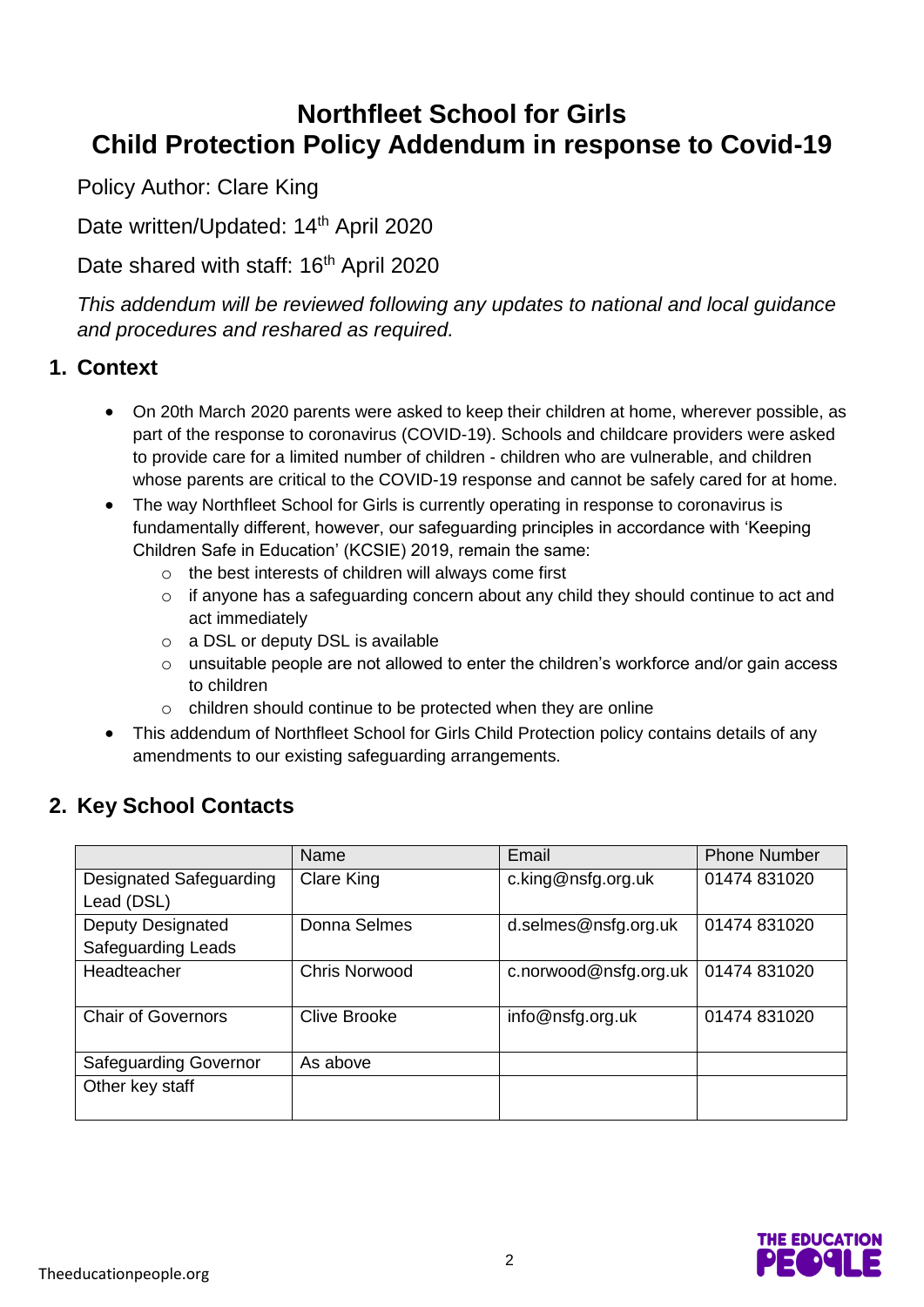# **3. Designated Safeguarding Leads (DSLs)**

- NSfG Lead Designated Safeguarding Lead is: Clare King
- NSfG Deputy Designated Safeguarding Lead(s) is/are: Donna Selmes
- A DSL (or deputy) will be present on-site several times each week, however when this is not possible, a named DSL will be available to be contacted via phone and email, for example working from home.
- Where a trained DSL (or deputy) is not on site, in addition to the above, the senior leader on site will assume responsibility for co-ordinating safeguarding on site.
	- o This will include recording any incidents and liaising with the offsite DSL (or deputy) and as required liaising with social workers where they require access to children in need and/or to carry out statutory assessments at the school – this work will be directed to the DSL to organise and be present for.
- All staff and volunteers on-site will have access to a trained DSL (or deputy) and know on any given day who that person is, and how they can speak to them.
	- $\circ$  Up to date details of the DSL/Deputy DSLs will be visible to staff and children.
- The DSL/Deputy DSL's will continue to engage with social workers, and attend all multiagency meetings, which can be done remotely.

### **4. Vulnerable children**

- Ensuring that vulnerable children remain protected is a top priority for Northfleet School for Girls.
	- $\circ$  Vulnerable children include those who have a social worker and those children and young people up to the age of 25 with education, health and care (EHC) plans. Please see DfE guidance for further information on [vulnerable children.](https://www.gov.uk/government/publications/coronavirus-covid-19-guidance-on-vulnerable-children-and-young-people/coronavirus-covid-19-guidance-on-vulnerable-children-and-young-people)
- There is an expectation that children with a social worker will attend a provision, unless in consultation with the child's social worker and family it is agreed this is not in the best interests of the child. Where parents are concerned about the risk of the child contracting COVID19, professionals will talk through these worries with the parent/carer following the advice set out by Public Health England.
- Children with an EHC plan will be risk-assessed in consultation with the Local Authority and parents and a decision will be made about whether they should continue to attend school.
- Northfleet School for Girls has the flexibility to offer a place to other learners who may also be considered vulnerable by the school. Please contact Clare King/Chris Norwood to discuss this further.
- If vulnerable children are not attending school, we will regularly keep in contact by email and/or telephone with them.
- Northfleet School for Girls will continue to work with those professionals involved with children and share relevant information with them such as social workers, early help workers and virtual school heads (VSH). This is especially important during the COVID-19 period.
	- o This will include information about attendance and any welfare concerns.
	- o If there is a safeguarding concern, this will be shared with the relevant professional as soon as possible.
- Northfleet School for Girls will encourage our vulnerable children and young people to attend a school, including remotely if needed.

# **5. Attendance monitoring**

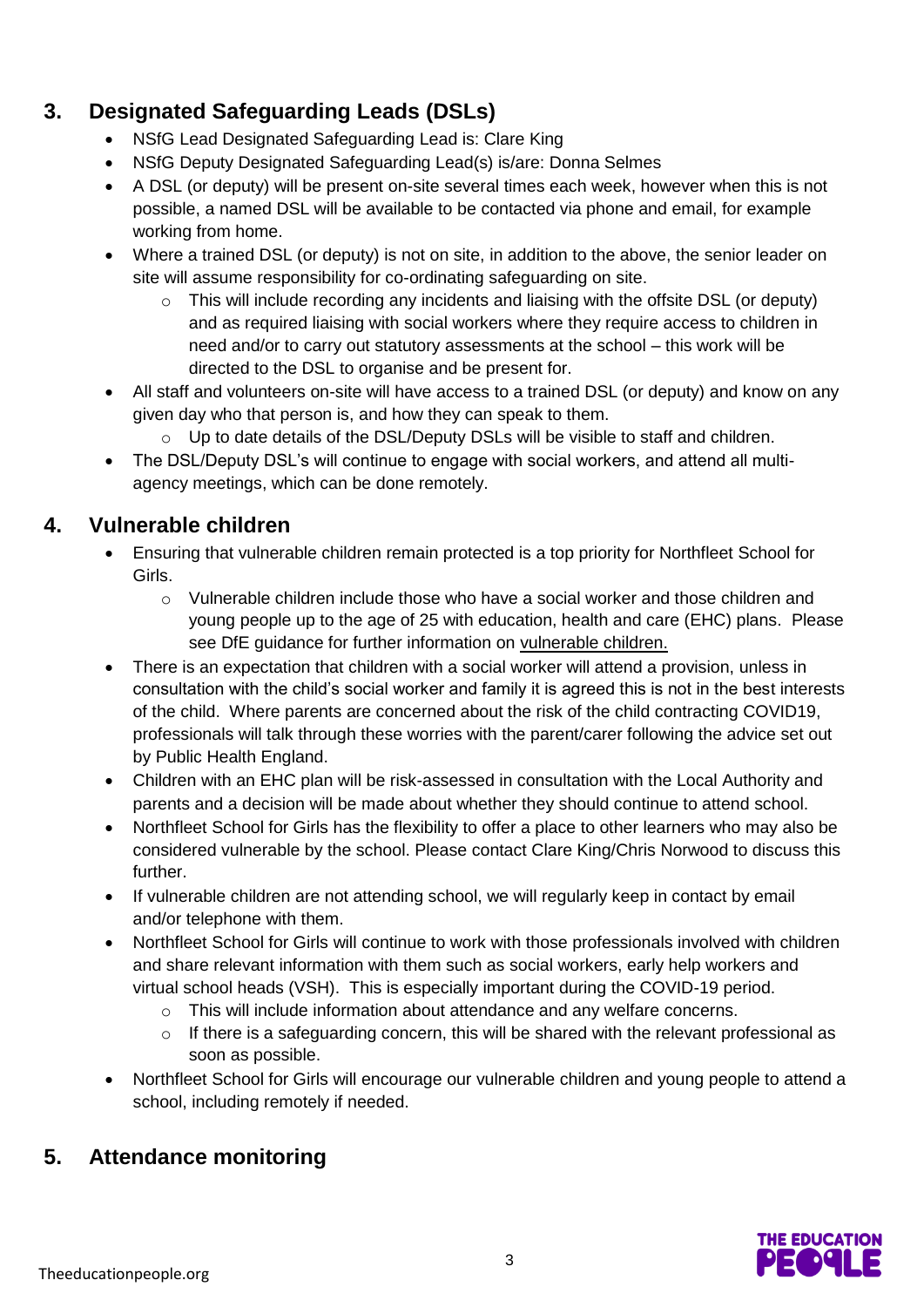- Local authorities and education settings do not need to complete their usual day-today attendance processes to follow up on non-attendance.
- Northfleet School for Girls and social workers will agree with families/carers whether children in need should attend and Northfleet School for Girls will follow up with family/carers where a child/children are supposed to be attending but do not.
- In all circumstances where a vulnerable child/children does not take up their place, or discontinues, Northfleet School for Girls will notify their social worker and follow up with the family/carer.
- Northfleet School for Girls will also follow up with families/carers that have arranged a place for their child/children, namely keyworkers or children that are considered vulnerable but not open to any agencies and do not attend.
	- $\circ$  Staff will continue to work with and support children' social workers to help protect vulnerable children.
- Northfleet School for Girls will complete both the KCC and government [daily online attendance](file:///C:/Users/KandoA02/OneDrive%20-%20The%20Education%20People/Desktop/daily%20online%20attendance%20form.htm) form to keep a record of children of critical workers and vulnerable children who are attending school/college.

#### **6. Reporting concerns**

- All staff will continue to look out for any signs that indicate a child may be at risk, both on and off site, including online.
	- $\circ$  If a member of staff/volunteer has any safeguarding concerns about a child, this will be reported to the DSL as soon as possible.
	- o If the concern is urgent, the member of staff/volunteer will speak to a DSL in person or via phone if they are not on site, immediately.
	- $\circ$  In the event a member of staff or volunteer cannot make contact with a DSL, this will not delay them taking immediate action to safeguard a child.
	- $\circ$  Concerns will be recorded using existing school safeguarding processes as outlined in our Child Protection Policy.
- Learners are encouraged to report concerns via email to school staff or to a trusted adult at home or using the School Wellbeing Zone on Google classroom to source further help on where to report eg. Childline
- Parents/carers are encouraged to report concerns via School staff or directly to Childrens **Services**
- Where staff are concerned about an adult working with learners, they should report the concern to the headteacher.
	- $\circ$  If there are concerns about any member of staff or volunteer, the LADO service will be consulted with.
	- $\circ$  Concerns around the headteacher should be directed to the Chair of Governors.

# **7. Safeguarding training and induction**

- DSL training is unlikely to take place whilst there remains a threat of the COVID 19 virus. For the period COVID-19 measures are in place, a DSL (or deputy) who has been trained will continue to be classed as a trained DSL (or deputy) even if they miss their refresher training.
	- o Formal DSL refresher training will be undertaken as soon as possible. DSLs will continue to keep their knowledge up to date through other means.
- All existing staff have read KCSIE 2019 Part 1 and accessed safeguarding training.
	- $\circ$  Staff will be made aware if any processes have changed with the sharing of this addendum and the DSL will communicate any changes to local processes directly.

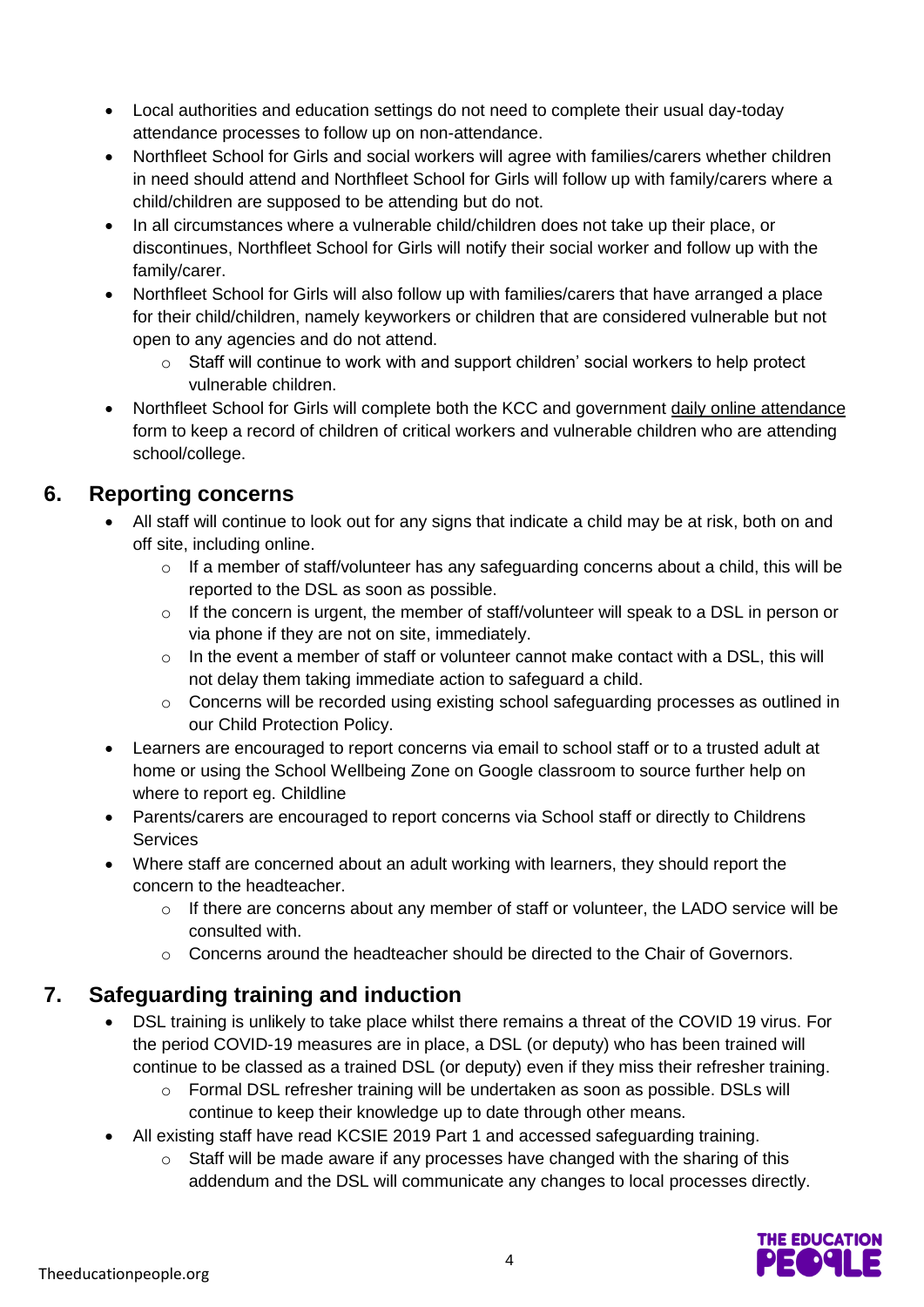- All new staff and volunteers will have an induction provided via the DSL and will be provided with a copy of the school Child Protection Policy and Covid-19 Addendum.
- Staff may move between school on a temporary basis and consideration given will be given by the DSL as to what induction they need on a case by case basis, dependent on existing skills and knowledge.

#### **8. Safer recruitment**

- It remains essential that people who are unsuitable are not allowed to enter the children's workforce or gain access to children.
- During Covid-19 if Northfleet School for Girls recruit new staff we will continue to follow the relevant safer recruitment practices.
- If volunteers are recruited Northfleet School for Girls will continue to follow the guidance in accordance with KCSIE 2019 and. Volunteers who have not had the relevant checks will not be left unsupervised with a child.
- If staff from other settings volunteer or begin working at Northfleet School for Girls we will ensure they have a relevant DBS check following DfE guidance at this time. Northfleet School for Girls will risk assess staff from other settings, as we would for a volunteer.
- If staff are deployed from another education or children's workforce setting to our school, we will take into account the DfE supplementary guidance on safeguarding children during the COVID-19 pandemic and will accept portability as long as the current employer confirms in writing that:
	- $\circ$  the individual has been subject to an enhanced DBS and children's barred list check
	- $\circ$  there are no known concerns about the individual's suitability to work with children
	- o there is no ongoing disciplinary investigation relating to that individual
- In response to COVID-19, the Disclosure and Barring Service (DBS) has made changes to its guidance on standard and enhanced DBS ID checking to minimise the need for face-to-face contact.
- Northfleet School for Girls will continue to refer to the DBS anyone who has harmed or poses a risk of harm to a child in accordance with KCSIE 2019.
- Northfleet School for Girls will continue to consider and make referrals to the Teaching Regulation Agency (TRA) where appropriate. During the period Covid-19 all referrals will be made by emailing [Misconduct.teacher@education.gov.uk.](mailto:Misconduct.teacher@education.gov.uk)
- Northfleet School for Girls will continue to update the single central record and will log details of any risk assessment carried out on volunteers and staff on loan from elsewhere.

# **9. Supporting children in school**

- Northfleet School for Girls is committed to ensuring the safety and wellbeing of all its learners
- Northfleet School for Girls will be a safe space for all children to attend and flourish. A senior member of staff will ensure that there are appropriate staff on site and that staff to learner ratios have been considered to maximise the safety of children.
- Northfleet School for Girls will follow the current government guidance in relation to social distancing and all matters relating to public health from the respective websites and outlets
- Northfleet School for Girls will ensure that all children who are either categorised as vulnerable or children of critical workers and are in attendance are appropriately supported.
- Northfleet School for Girls will continue to record any support provided to children in relation to safeguarding issues on their respective safeguarding recording system.

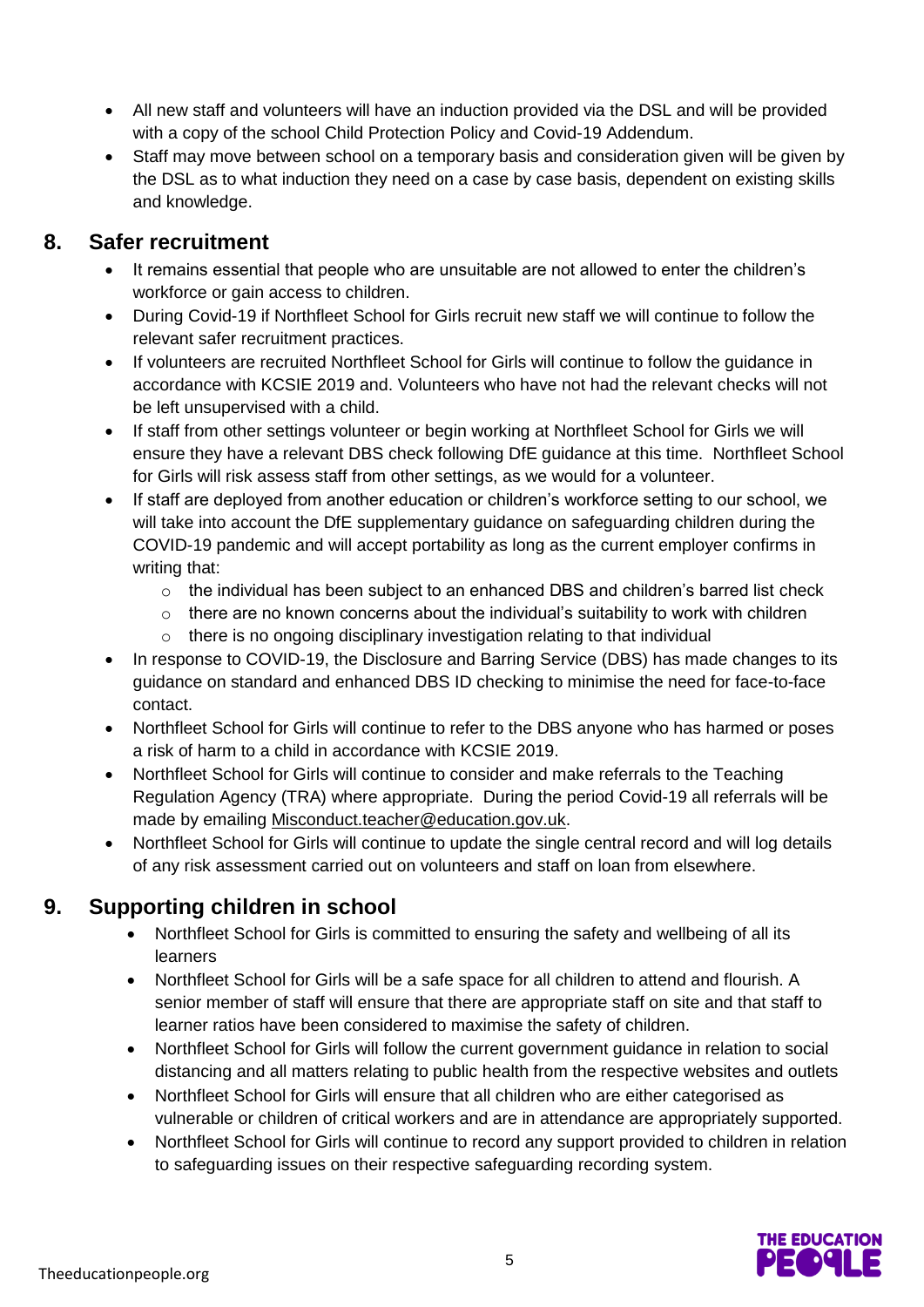#### **Peer on Peer Abuse**

- Northfleet School for Girls continues to recognise and respond to cases of Peer on Peer abuse by considering each incident on a case by case basis and basing any intervention on usual processes outlined within KCSIE 19.
- Northfleet School for Girls recognises that the current circumstances and the changeable nature of current Government guidance may mean that the school may need to adapt elements of the process in some cases to ensure that they are able to respond in line with Government advice when required.
- The DSL will continue to consult as appropriate with multi-agency professionals to ensure that children's safety and wellbeing is not compromised when incidents of peer on peer abuse are brought to their attention.

#### **Online safety**

- Northfleet School for Girls expectations with regards online behaviour and education when using school provided devices or internet access on site will continue to be implemented in line with existing polices. Any concerns regarding onsite online behaviour or use will be responded to in line with existing policies.
- Northfleet School for Girls will continue to provide a safe online learning environment where learners use school provided devices on site; appropriate filtering and monitoring will continue to be implemented.
	- o Learners internet use will be supervised by staff according to their age and ability and learners will be directed to use appropriate online resources and tools.
- Use of staff and learner personal devices, including mobile phones, will be managed in line with our existing mobile technology policy.

# **10. Supporting children not in school**

- Northfleet School for Girls will continue to ensure the safety and wellbeing of all children and young people that remain on the school roll
- All DSLs will continue to identify those vulnerable children that would benefit from Early Help as identified in KCSIE 2019, provide pastoral support and consider whether they would benefit from external support also.
- There will be clear plans around how best to communicate with learners who are identified as vulnerable, as well as those about whom DSLs have concerns about who do not receive a statutory service.
	- $\circ$  This could include email, telephone contact and/or doorstep visits but is at the discretion of the DSL.
- Northfleet School for Girls and the DSL will work closely with all relevant agencies and professionals regarding safeguarding a child who is not on site.
	- Any plans will be reviewed regularly and if concerns become significant, the DSL will consider any requests for support if considered appropriate.
- Northfleet School for Girls recognises that this is a difficult time for children and young people who consider school as a safe place and the current situation may impact on learners', staff and parent/carers mental health.
- The school will utilise its website, School Gateway, Google Classroom Wellbeing Zone / Zone 6 and social media presence to ensure that safeguarding messages are shared with

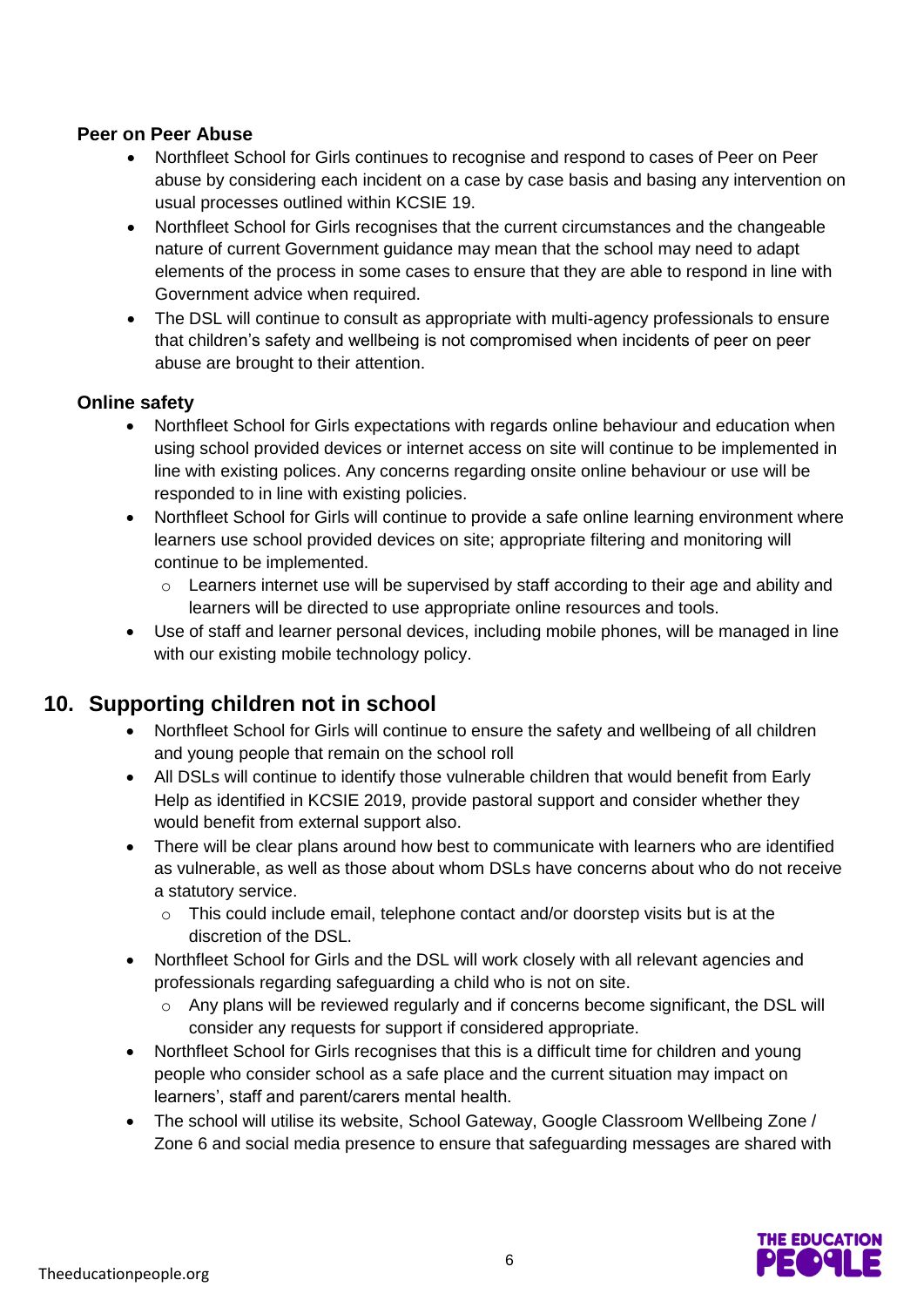children and their families. This will include links to appropriate services and resources that are aimed at supporting them throughout this period.

#### **Online safety away from school**

- All staff will continue to look out for any signs that indicate a child may be at risk online and will report and respond to concerns in line with the Child Protection Policy addendum.
	- o Where necessary, referrals will be made to LADO, children's social care and as required, the police.
- Learners are encouraged to report concerns to a member of staff or a trusted adult at home. Where this is not possible, additional support can be accessed online via:
	- Childline: [www.childline.org.uk](http://www.childline.org.uk/)
	- UK Safer Internet Centre's 'Report Harmful Content': [https://reportharmfulcontent.com](https://reportharmfulcontent.com/)
	- National Crime Agency Child Exploitation and Online Protection Command (NCA-CEOP): [www.ceop.police.uk/safety-centre](https://www.ceop.police.uk/safety-centre/)
- Parents/carers are encouraged to ensure children are appropriately supervised online and that appropriate parent controls are implemented.
- All communication with learners and parents/carers will take place using school provided or approved communication channels; for example, school provided email accounts, and our Virtual Learning Environment (VLE), Google Classroom.
	- Any pre-existing relationships or situations which mean this cannot be complied with will be discussed with the DSL.
- Northfleet School for Girls will ensure any use of online learning tools and systems is in line with privacy and data protection/GDPR requirements.
- Staff and learners will engage with remote teaching and learning in line with existing behaviour principles as set out in our school behaviour policy/code of conduct.
- When delivering remote learning, staff will:
	- Only use online tools that have been evaluated and agreed by leadership.

Ensure remote learning activities are planned in accordance with our curriculum policies, taking learner needs and technology access into account.

- Use of online video conferencing may only take place with Sixth Form students and adhere to the following expectations:
	- $\circ$  The school supplied ICT device will be used no personal devices
	- o Video conferencing will only take place during normal school working hours
	- $\circ$  Staff will inform their line manager/subject leader of when they are using video conferencing
	- o The video conference must not take place in the presence of non-DBS checked other adults (non-staff)
	- $\circ$  There are clear expectations that both staff and students behave in a way that would be expected in a school environment – including appropriate dress

#### **11. Additional support and links**

- As well as through existing school mechanisms, learners, staff and parents/carers can access age appropriate and practical support and advice via a range of national and local services:
	- Childline: [www.childline.org.uk](https://www.childline.org.uk/)
	- Kent Resilience Hub: [https://kentresiliencehub.org.uk](https://kentresiliencehub.org.uk/)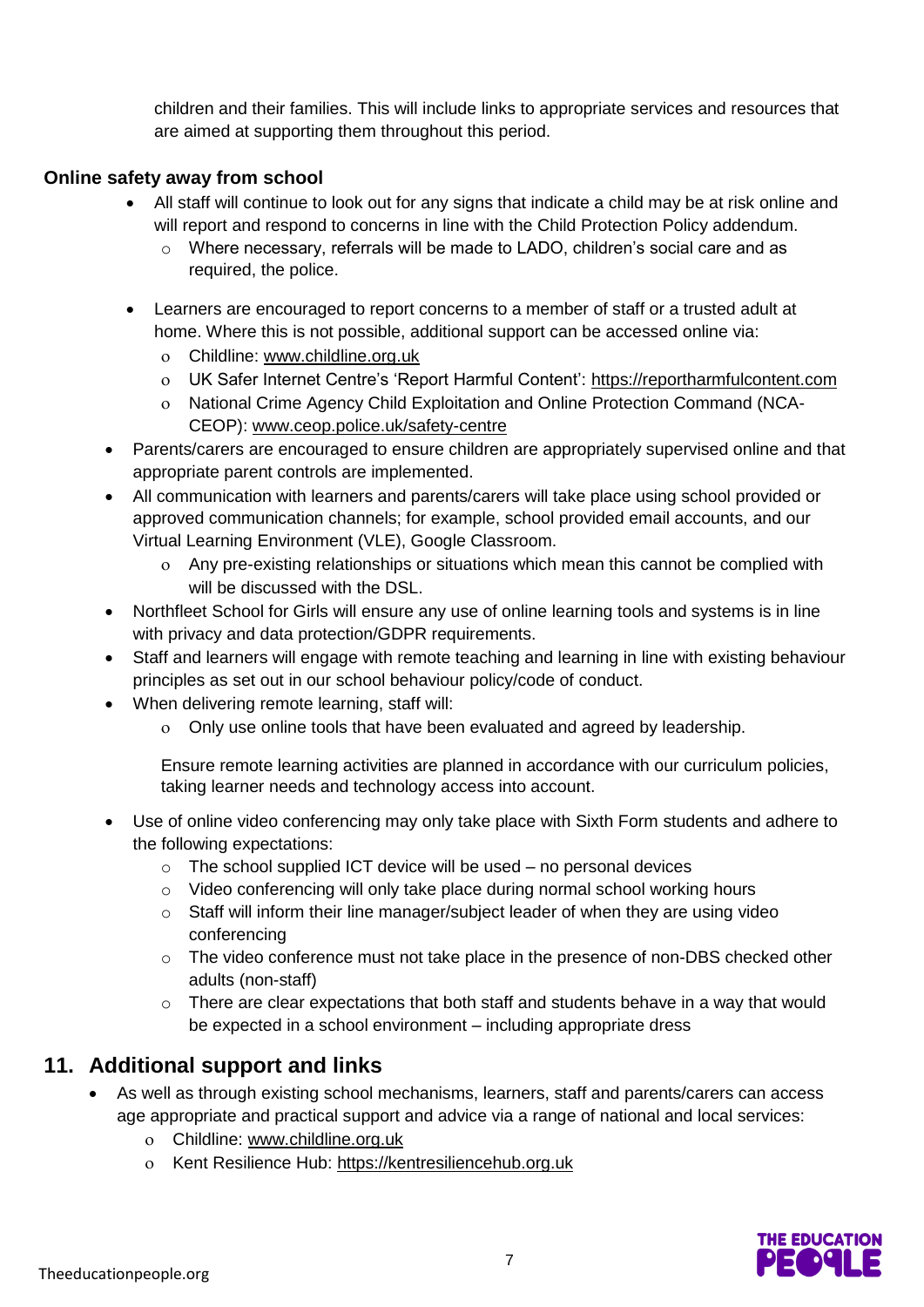NSPCC: [https://learning.nspcc.org.uk/safeguarding-child-protection/how-to-have-difficult](https://learning.nspcc.org.uk/safeguarding-child-protection/how-to-have-difficult-conversations-with-children/)[conversations-with-children/](https://learning.nspcc.org.uk/safeguarding-child-protection/how-to-have-difficult-conversations-with-children/)

#### **DfE Guidance**

- Closure of educational settings: information for parents and carers: [www.gov.uk/government/publications/closure-of-educational-settings-information-for-parents](https://www.gov.uk/government/publications/closure-of-educational-settings-information-for-parents-and-carers/closure-of-educational-settings-information-for-parents-and-carers)[and-carers/closure-of-educational-settings-information-for-parents-and-carers](https://www.gov.uk/government/publications/closure-of-educational-settings-information-for-parents-and-carers/closure-of-educational-settings-information-for-parents-and-carers)
- Vulnerable Children Guidance: [www.gov.uk/government/publications/coronavirus-covid-19](https://www.gov.uk/government/publications/coronavirus-covid-19-guidance-on-vulnerable-children-and-young-people/coronavirus-covid-19-guidance-on-vulnerable-children-and-young-people) [guidance-on-vulnerable-children-and-young-people/coronavirus-covid-19-guidance-on](https://www.gov.uk/government/publications/coronavirus-covid-19-guidance-on-vulnerable-children-and-young-people/coronavirus-covid-19-guidance-on-vulnerable-children-and-young-people)[vulnerable-children-and-young-people](https://www.gov.uk/government/publications/coronavirus-covid-19-guidance-on-vulnerable-children-and-young-people/coronavirus-covid-19-guidance-on-vulnerable-children-and-young-people)
- COVID-19: guidance for educational settings: [www.gov.uk/government/publications/guidance-to](http://www.gov.uk/government/publications/guidance-to-educational-settings-about-covid-19)[educational-settings-about-covid-19](http://www.gov.uk/government/publications/guidance-to-educational-settings-about-covid-19)
- Coronavirus (COVID-19): safeguarding in schools, colleges and other providers: [www.gov.uk/government/publications/covid-19-safeguarding-in-schools-colleges-and-other](http://www.gov.uk/government/publications/covid-19-safeguarding-in-schools-colleges-and-other-providers)[providers](http://www.gov.uk/government/publications/covid-19-safeguarding-in-schools-colleges-and-other-providers)
- Coronavirus (COVID-19): attendance recording for educational settings: [www.gov.uk/government/publications/coronavirus-covid-19-attendance-recording-for](http://www.gov.uk/government/publications/coronavirus-covid-19-attendance-recording-for-educational-settings)[educational-settings](http://www.gov.uk/government/publications/coronavirus-covid-19-attendance-recording-for-educational-settings)

#### **Specific Links relating to Coronavirus for Learners and Parents/Carers**

- Kent County Council: [www.kent.gov.uk/social-care-and-health/health/coronavirus](http://www.kent.gov.uk/social-care-and-health/health/coronavirus)
- Childline: [www.childline.org.uk/info-advice/your-feelings/anxiety-stress-panic/worries-about-the](http://www.childline.org.uk/info-advice/your-feelings/anxiety-stress-panic/worries-about-the-world/coronavirus/)[world/coronavirus/](http://www.childline.org.uk/info-advice/your-feelings/anxiety-stress-panic/worries-about-the-world/coronavirus/)
- Mind: [www.mind.org.uk/information-support/coronavirus/coronavirus-and-your-wellbeing/](http://www.mind.org.uk/information-support/coronavirus/coronavirus-and-your-wellbeing/)
- Young Minds:<https://youngminds.org.uk/blog/talking-to-your-child-about-coronavirus/>
- Kent Children's University: Home Resources Learning Packs: [www.theeducationpeople.org/blog/kent-childrens-university-home-learning-resources-pack-is](http://www.theeducationpeople.org/blog/kent-childrens-university-home-learning-resources-pack-is-live/)[live/](http://www.theeducationpeople.org/blog/kent-childrens-university-home-learning-resources-pack-is-live/)
- Children's Commissioner:
	- Children's guide to coronavirus: [www.childrenscommissioner.gov.uk/publication/childrens-guide-to-coronavirus/](http://www.childrenscommissioner.gov.uk/publication/childrens-guide-to-coronavirus/)
	- Resources for parents during coronavirus: [www.childrenscommissioner.gov.uk/coronavirus/resources/](http://www.childrenscommissioner.gov.uk/coronavirus/resources/)
- Sport England: [www.sportengland.org/stayinworkout](http://www.sportengland.org/stayinworkout)
- Place2be:
	- [www.place2be.org.uk/about-us/news-and-blogs/2020/march/coronavirus-supporting](http://www.place2be.org.uk/about-us/news-and-blogs/2020/march/coronavirus-supporting-children-who-may-be-especially-vulnerable/)[children-who-may-be-especially-vulnerable/](http://www.place2be.org.uk/about-us/news-and-blogs/2020/march/coronavirus-supporting-children-who-may-be-especially-vulnerable/)
	- [www.place2be.org.uk/about-us/news-and-blogs/2020/march/coronavirus](http://www.place2be.org.uk/about-us/news-and-blogs/2020/march/coronavirus-information-for-children/)[information-for-children/](http://www.place2be.org.uk/about-us/news-and-blogs/2020/march/coronavirus-information-for-children/)

#### **Online Safety**

- NCA-CEOP: [www.thinkuknow.co.uk/](https://www.thinkuknow.co.uk/)
- Internet Matters: [www.internetmatters.org/](https://www.internetmatters.org/)
- Childnet: [www.childnet.com/blog/keeping-children-happy-and-safe-online-during-covid-19](http://www.childnet.com/blog/keeping-children-happy-and-safe-online-during-covid-19)
- UK Safer Internet Centre: [www.saferinternet.org.uk/blog/working-remotely-advice-professionals](https://www.saferinternet.org.uk/blog/working-remotely-advice-professionals-parents-posh-rhc)[parents-posh-rhc](https://www.saferinternet.org.uk/blog/working-remotely-advice-professionals-parents-posh-rhc)